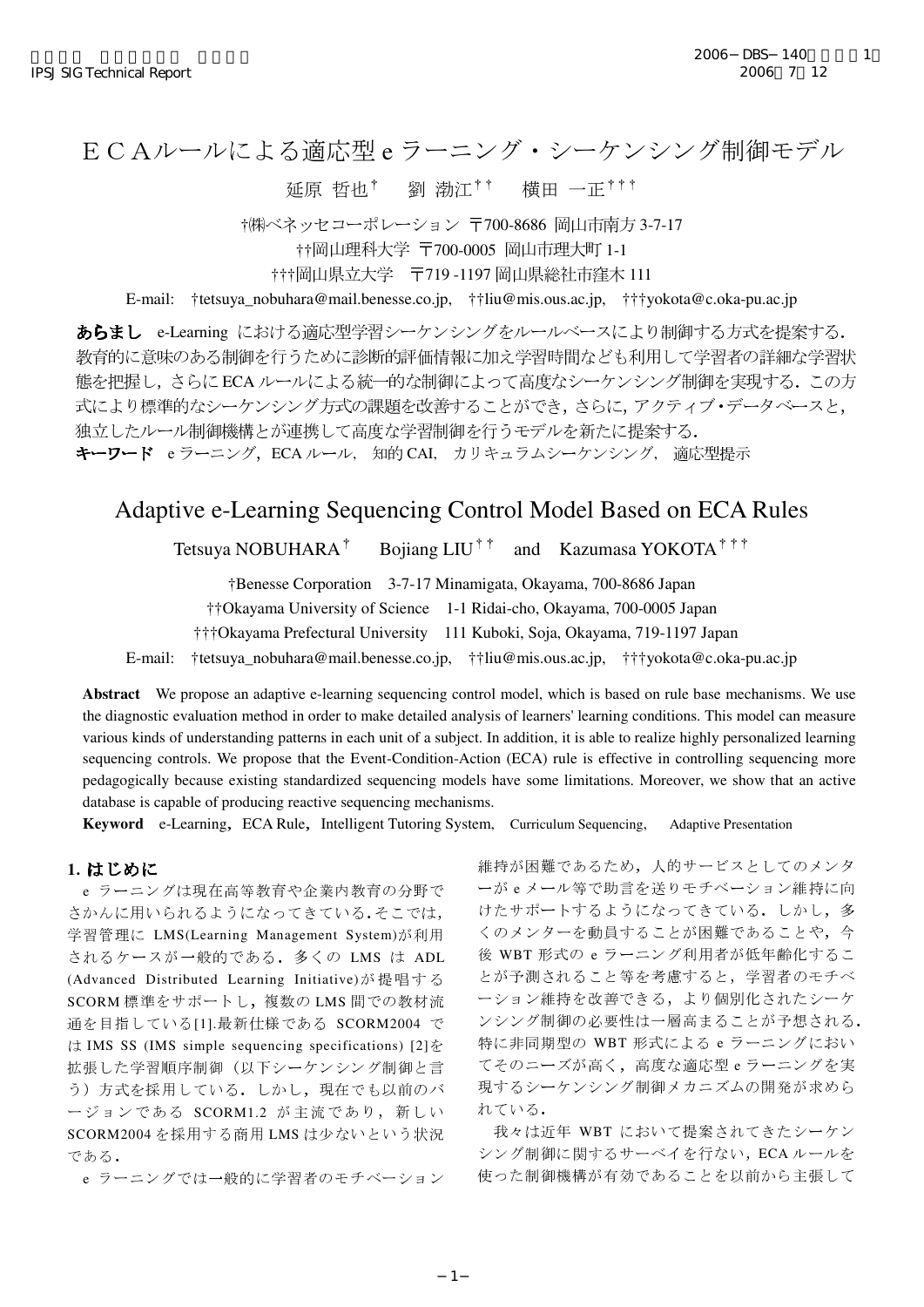きた[3]. これまでの研究では、学習者の成績パタンや 様々な学習者の学習状態をデータベース上で管理し、 逐次的に教育的に意味のある制御を行える可能性を示 して来た.

本論文ではこれまでの研究をさらに発展させ、ルー ル処理をデータベースから独立した機構とし、さらに コンテンツの提示制御と ECA ルールの双方とも2層 構造を採用することで複雑なシーケンシング制御を実 現している。その結果として学習者個人に対する教材 の適応度を高めることができるようになり、メンター に頼らず学習者のモチベーション低下を予防できると 考えている。また、本方式の実装の方向性についてプ ロトタイプシステムでの評価を行った.

本論文では,2章で関連研究について述べ、3章で本 研究の全体像について述べる. さらに4章で ECA ルー ル制御方法の改善方法を提案し、5章で実装について 議論する. 最後に6章で結論と今後の課題について説 明する.

#### **2.**

### 2.1. e ラーニングの標準化方式について

SCORM2004 で採用されている IMS SSのシーケンシ ング制御機能は、SCO(Shareable Content Object)のグル ープとしてのアクティビティ・ツリー単位で制御する 方式であるが、制御できる機能が限られているにもか かわらず、マニフェストファイルへの記述が煩雑であ るという課題を有している. また、テスト実施の際に 素点や正誤パタンなどの一次情報を効率的に LMS に 通知することが難しいため、問題の正誤情報などの小 さな粒度単位でのシーケンシング制御が事実上困難で あると言える.

一方学習者の学習状態を把握するためにはテスト 機構が重要である. IMS QTI (IMS Question & Test Interoperability)の標準仕様ではテストの表示形態がア セスメント·アイテムとしていくつかの問題表示形式 として定義されてはいるが、シーケンシング制御への 連携が現状ではまだ考慮されていない[4].

こういった状況では、これらeラーニングの標準的 な機構をベースとして高度な適応型システムを開発し ていくことは困難であると言える.

#### **2.2.**

適応型 e ラーニング方式は知的 CAI(Intelligent Tutoring System)として従来から研究が進められてい る. 近年では Adaptive Hypermedia の領域でも同様に 研究されてきており, Brusilovsky らによる Adaptive and Intelligent Web-based Educational Systems  $\mathcal{O}\mathcal{H}$  15] によると、この2つの研究領域配下に以下に示す複数 の技術が示されている. それらの技術は Adaptive Presentation, Adaptive Navigation Support, Curriculum Sequencing, Intelligent Solution Analysis, Problem Solving Support 等である.

例えば, Adaptive Presentation を実現する ActiveMath では教育的なルール制御の実現において、エキスパー ト・システム·シェルである JESS を利用している[6]. ActiveMath の場合の教育的ルールとは、試験準備、練 習問題を実施するといった6種類のシーケンシングシ ナリオを学習者の状況に応じて適用するもので、各シ ナリオは JESS の知識ベースとして簡単なプロダクシ ョンルールで記述されている。しかし、学習者の学習 状態の逐次的な把握が行えない点で我々の提案とは異 なっており、さらに、エキスパート・システム・シェ ルが評価する学習者の状態が我々のシステムに比べ極 めて限定的であり、複雑な状態の評価を行うには不十 分な機構であるという点も我々の提案とは異なってい る.

一方,適応型 e ラーニングモデルへの ECA ルールの 適用は Ceri らにより Rule Based Navigation and Sequencing Control Mechanisms in e-Learning  $\&\cup\subset\ddot{\mathcal{H}}$ 案されている[7]. この方式は、学習者のテスト得点に 応じて提示されるページを適応的に切り替える方式で ある.もし,学習者が事前テストを未受験の場合には, システムは事前テストの受験を推薦するが、もし学習 者が事前テストを受験済みの場合には、そのテストの スコアに応じた次の学習教材を提示するといった制御 モデルとなっている. この研究では一般的な即時的適 応型システムの応用例として教育分野への適用の可能 性が例示されているが, e ラーニングに特有の教材構 造まで考慮はさていない。我々は教材構造も含め、教 育的意味のある制御を実現しているという点で内容が 異なっていると言える.

本論文はこうした最近の研究結果を踏まえた上で, ECA ルールの高度な活用により教育的なシーケンシ ング制御に必要な複雑な制御機構を実現する方式を提 案している.

#### **2.3.**

我々は、学習者に対する形成的又は総括的評価情報 及び学習状態などの豊富な学習者の状態情報を活用し て、適応型シーケンシング制御を行なうモデルを提案 する. 特に教育的な観点に基づいてシーケンシングを 制御する機構を示した。また制御内容は、学習コンテ ンツの提示順の制御だけでなく、適宜アドバスメッセ ージを発信するトリガとなる情報なども生成できるこ とを考慮している。また、これら一連のシステムを全 体的に ECA ルールで統一的に制御を行なう方式を提 案する.

高度な適応的なシーケンシング制御を可能にする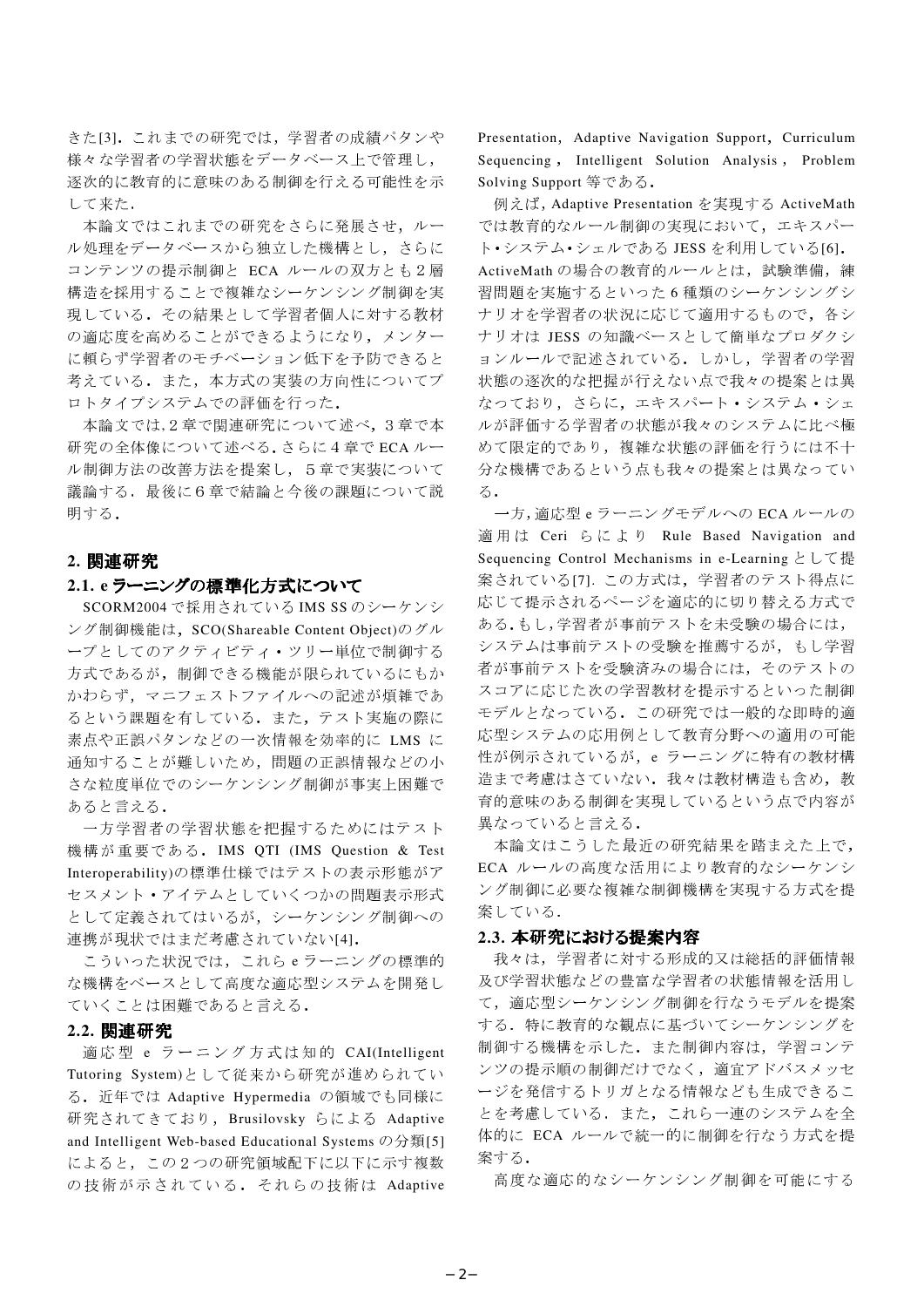ために、我々は教材及び ECA ルール双方を2層構造で 構築するモデルを新たに提案する。この仕組みによっ てルールの複雑化を回避しつつ、高度な適応型シーケ ンシング制御が実現できるようになる.

#### **3.**

本システムは図1に示したように教材モジュール, 学習状態データベース, ECA ルールの3つの状態連鎖 としてその動作プロセスを表現することができる.



図 1 状態連鎖

学習者が教材モジュールを実行した結果は逐次的 に学習状態データベースに格納されるが、もし、意味 のある状態変化が検知されれば、ECA ルールがその状 態を評価し、必要に応じて Action を起動する. その Action は次に何を学習するかという制御そのものであ り、学習者は提示された教材モジュールを実行してい くというプロセスが連鎖的に実行されていく.

### **3.1.**

より詳細な学習者の状態を把握する為にはテスト の成績だけでなくテスト実施時間や、学習時間など各 種の活動状況を把握することが重要になってくる. こ の様な各種情報を管理する目的は、例えばテスト実施 時間と、テスト得点の相互関係から学習者の学習態度 を予測できる可能性などがあり、学習者のモチベーシ ョン状態を理解しかつ学習者に助言する一助になる可 能性があるからである.

仮に、極端に短い時間でテストを終了した学習者が いたとして、その得点が極めて低かった場合にはこの 学習者は真剣にテストに取り組んでいないと見なすこ とができる場合がある。テスト実施時間と得点に一定 の閾値を設定しておけばそういう状態の検知は比較的 容易に行える。もしシステムがそういう学習者を検知 した場合には、学習者本人に対して何らかの警告メッ セージをただちに発信できることが望ましい.また, テストの得点パタンから特定の単元の弱点を検知した 場合には具体的な復習に関するアドバイス及び、復習 教材に関する具体的な提案を即座に生成することがで きるようになる.

従来型の LMS では学習者情報の把握に関して,主に テスト得点の合計に基づく合格/不合格の判定 (総括的 評価)が行われていた程度であるため、その結果に基 づく提案内容も、合格→次に進む、又は、不合格→復 習を指示する程度にとどまっていた。従って学習者の 状態把握が不十分であった為に、それ以上具体的な提 案情報を生成することができなかった。我々は、総括 的評価に加え、形成的評価を行うために詳細な学習状 熊の把握を重視している.

#### **3.2. ECA**

本システムにおいて ECA ルールが動作するイメー ジを図2に示した。我々は以前の研究[3]において、教 育的観点で学習者の状態変化を把握する為に、テスト 成績や学習時間の変化そのものを評価する ECA ルー ルを記述する方式を提案したが、膨大なパタンに対す るルールの作成が必要となり現実的ではないという点 が指摘されていた。そのため学習者の状態変化に対応 していくつかの評価指標を事前に生成し、その指標の 変化を監視するというステップを新たなに導入した. ECA ルールは、指標化された学習者の状態変化を検知 し (Event), 学習者の状態が一定の条件を満たした際 に (Condition), 対応する学習シーケンシングが実行 される (Action) というメカニズムとなっている.



図2 ECAルールの構造

したがって、ECA ルールにより評価される状態は, 前述したような「この学習者は真面目にテストに取り 組んでいない」等の意味的なレベルの内容であり、そ うした状態に対して警告メッセージを起動する等の Action が起動されることになる. またある単元の弱点 の具体的な内容が検知された場合には、復習という Action が駆動されるといったように、異なるタイプの シーケンシング制御を、ECAルール方式で統一的に制 御することを可能にしている.

#### **3.3.**

教材モジュールの提示順は図3上部に示したよう に、条件付き有向グラフとして表現できる。この全体 を学習コースと呼び、一定量の学習内容と学習順序候 補があらかじめ教材作成者の教授戦略を織り込んで作 成されている。この教材モジュールの提示制御を学習 シーケンシングト呼ぶ.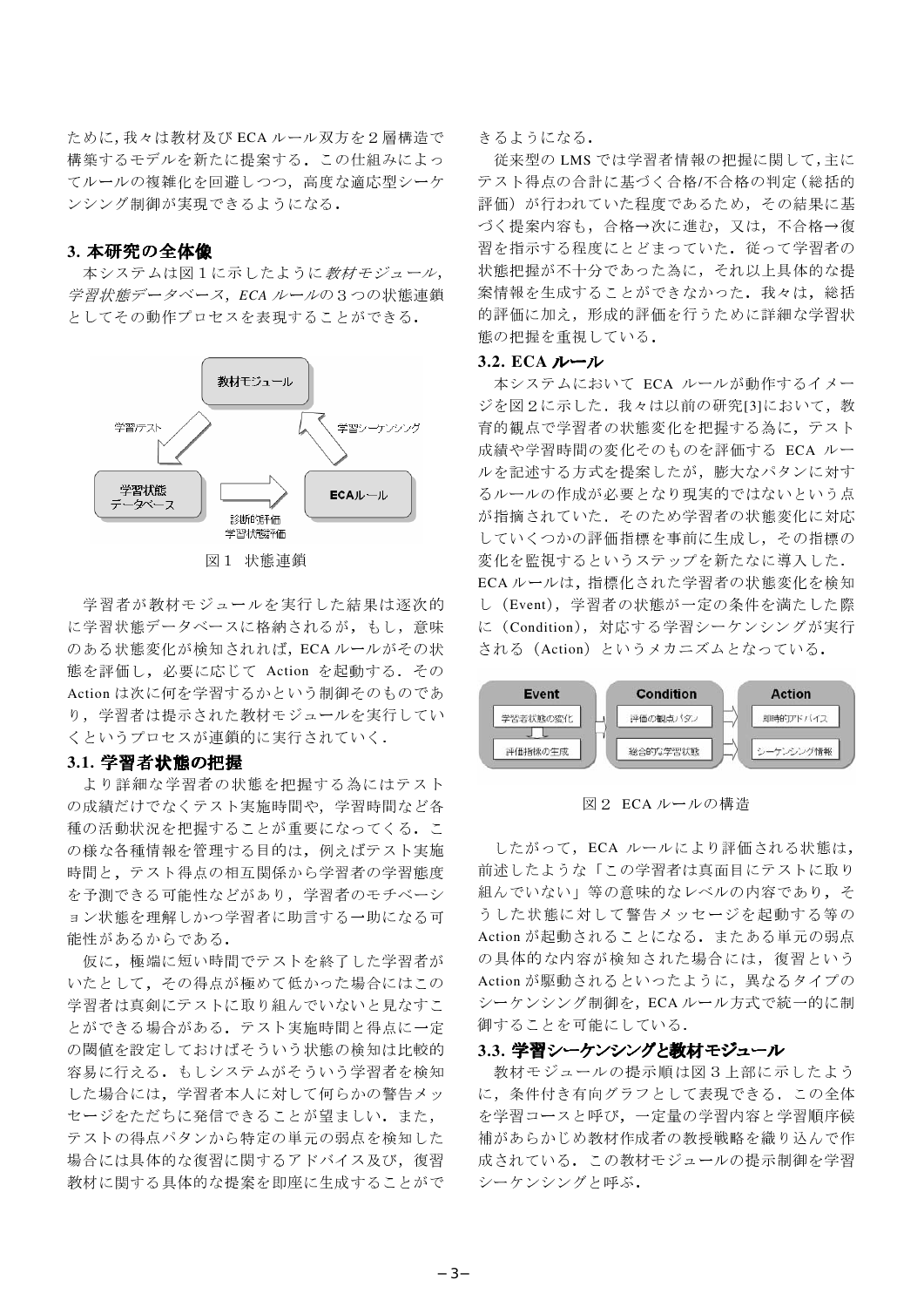我々は、この教材モジュールを学習者に一度に提示 可能な単位としているが、教材モジュールに含まれる 全教材が学習者に表示されるのではない。教材モジュ ールはそれ自身も有向グラフになっており、学習状態 に応じてその表示内容を切り替えることができる. こ の制御を特に教材シーケンシングと呼ぶ。教材シーケ ンシングに於ける、モジュールのグラフの各接点を教 材ノードと呼ぶ.



図3 学習シーケンシングと教材モジュール

教材ノードは、図3下部に示したように共通の教材 リポジトリの木構造の部分木を参照することで動的に 提示される方式を採用している。教材リポジトリ自体 は XHTML で記述されており、入れ子構造ができるセ クション要素で構成されている。セクション要素は配 下に意味要素として、例、解説、テスト要素を持つこ とができる.

この2層の教材提示モデルにより、ECAルールは学 習シーケンシングに関するルールを担い、教材モジュ ール内の細かい表示制御は教材シーケンシングに任せ るという役割分担を実現でき、ECAルールレベルにお けるルール記述の複雑化を回避している.

#### **4.**

#### **4.1. 階層的な ECA ルールの動作**

これまで議論してきたように、ECAルールが評価す る学習者の状態は教育的に意味のあるレベルの内容で ある。たとえば、その判断ルールの例は以下のような 内容となる.

- ある学習やテストに極めて長い時間かかって いる場合には、警告メッセージをただちに送信 する.
- 学習活動やテストの結果重要な未理解単元が

検知された場合には,復習提案として具体的な 未理解単元の簡単な例題への取り組みを推奨 する.

このような制御実施の為に, ECA ルールは学習者の 一時的な状態データの中である程度指標化され教育的 意味のある情報を基に制御行う. 我々は、Event 部に おいて評価指標を事前に生成する過程にも図4に示し たように ECA ルールを適用する2層のルール記述モ デルを採用している.

学習者の一次状態データから指標を生成するプロ セスは、アクティブ・データベースのルール記述言語 レベルで構築することで、インクリメンタルな指標の 生成を実現する. 意味的な部分を担う ECA ルールはこ の評価指標の変化を検知して、教育的に意味のある状 態の判断を行ない各種の Action を実行していく.



図4 ECAルールの2層動作モデル

#### **4.2.**

すべての教育的な状態評価は, ECA ルールのコンデ ィション評価部で行なわれる。評価する状態イメージ は前述の通りであるが、総合的に実行されるルールは 図4の網がけ部分に示したが、以下のように異なった 種類を網羅することが可能であると考えている.

- 学習やテストの制限時間に関するルール
- 学習状態に応じた学習者への動機付け等に関する ルール
- テスト成績に応じた具体的な学習教材の指示に関 するルール等

しかし、ルールの評価を統合的に行っていくとルー ル間の矛盾が発生する危険性も同時に増大する. ECA ルールによるシーケンシング制御に関する矛盾につい ては別途研究を行っている[8].

#### **4.3.**

以下の図5において、学習シーケンシングを高校物 理の教材を例に説明している。この例では、節(ベク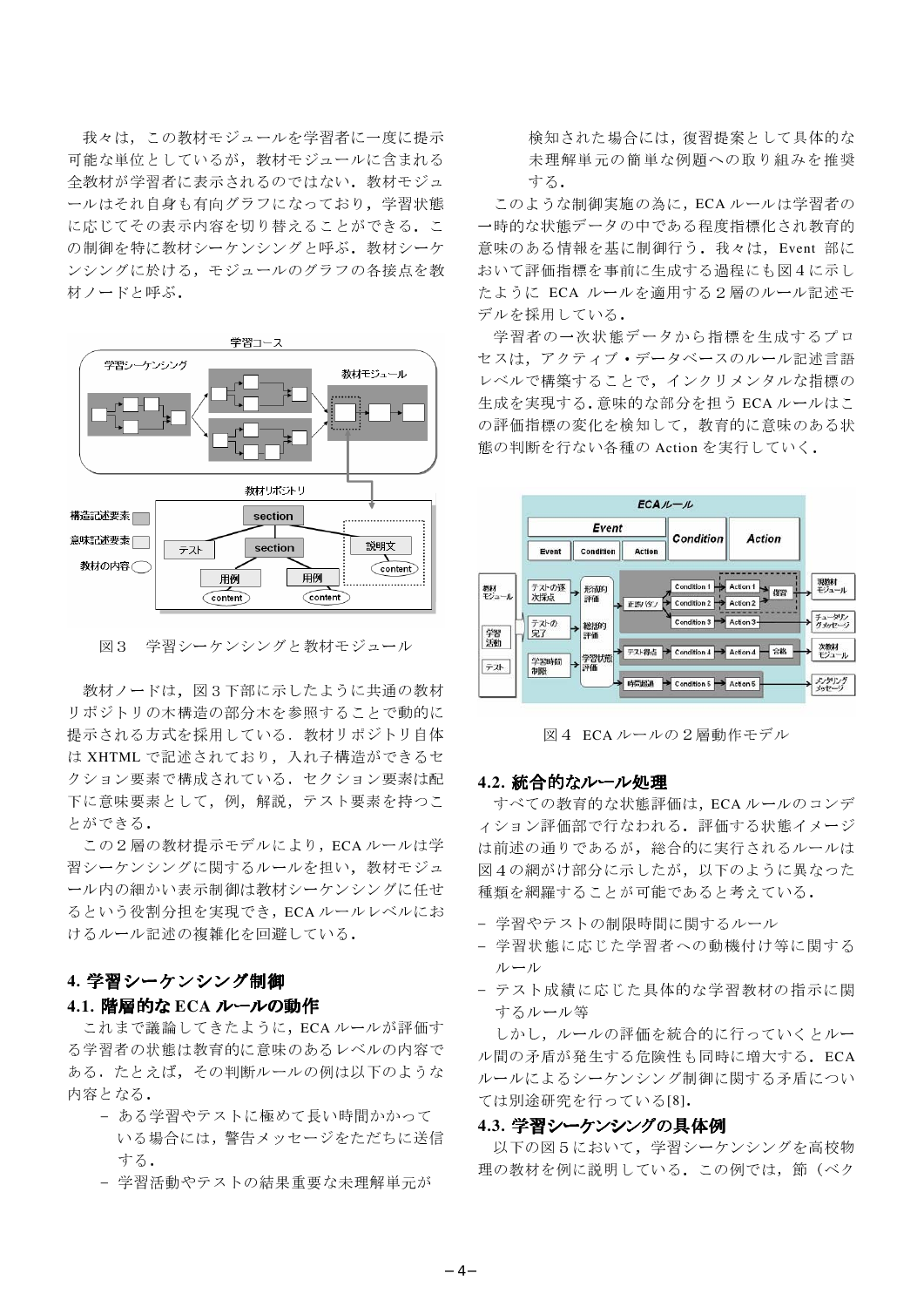トル)が6つの単元と確認テストで構成されている. これ全体が一つの教材モジュールであり、この例では 「復習」という学習シーケンシングが起動されている. これは、ある学習者がベクトルの各単元を A2 → B2→ C2→ D2→ E2→ F2 の順で標準的なレベルの学 習を実施し, その理解度を問う確認テスト T2 を実施 した例を示している. 確認テストは、ただ単にベクト ル節全体が合格/不合格という判定(総括的評価)をす るだけでなく,この例のように B2, D2, F2 が誤答であ った場合(形成的評価)には、不合格とし、誤答単元 のみに絞って復習を提示するという制御を行っている.



図 5 高校物理の教材例

ここで、復習の実施方法にもいくつかのパタンが存 在する. それらは、①該当単元の別問題を実施する, ②該当単元の例題を実施する、3該当単元の入門的な 解説を提示するといったパタンである。学習シーケン シングレベルでは、復習を提案するテストの判定基準 と、1つ3の復習方式の選択基準を教材作成者がルー ルとして決定しておく必要がある。この例では、3の 復習方式を提案している例となっている。同時に、具 体的な未理解単元に関する情報等をパラメタとして教 材モジュールに引き渡すことにより教材シーケンシン グが実行可能となる.



この例の場合の ECA ルールの動きを図6に示した.



Condition 部は, Event 発生時に決まる値 (学習状態) を引数に持つ複数のルールによって構成され、ルール が条件を満たした場合に対応する Action を起動する (学習シーケンシング).また、一部のルールは Action として教材シーケンシングに渡すパラメタを生成する. 同様にして、正誤パタンに対応したアドバイスメッ セージや、前述したような正答率と学習時間を基にし

た即時的なメッセージに関するルールなど、複数のル ールを追加的に記述することができる.

#### **5.**

#### 5.1. プロトタイプシステム ADEL の開発

我々は提案方式を実現する適応型eラーニングシス ADEL (Adaptive e-Learning Sequencing Control System)の開発を進めている。その機構は図7に示した ように学習制御部, 学習状態評価部, ECA ルール制御 機構の主要な3機能より構成されている.



図 7 ADEL の構造

ADEL では、学習者の状態データの格納、及び、評 価指標のインクリメンタルな生成を PostgreSQL 上で 行っている. 一方、学習シーケンシングを担うECAル ール制御機構はデータベースとは別に Prolog インタ プリタである K-Prolog [9]で実装し,データベース側と 相互に連携できる構造にしている。また、学習制御部 は Ruby で CGI により作成した.

#### **5.2. ADEL**

ADEL ではまず、学習者の状態変化をアクティブ· データベースが検知するとストアドプロシージャを起 動し, ECA ルール制御機構に対しどのようなアクショ ンを実行すべきかの問合せを行う. ECA ルール制御機 構の Prolog インタプリタは、学習状態制御部からの問 合せ時に渡された引数を基に実行すべきアクションを 決定し、アサインテーブルにアクションリストとして 情報を返す.